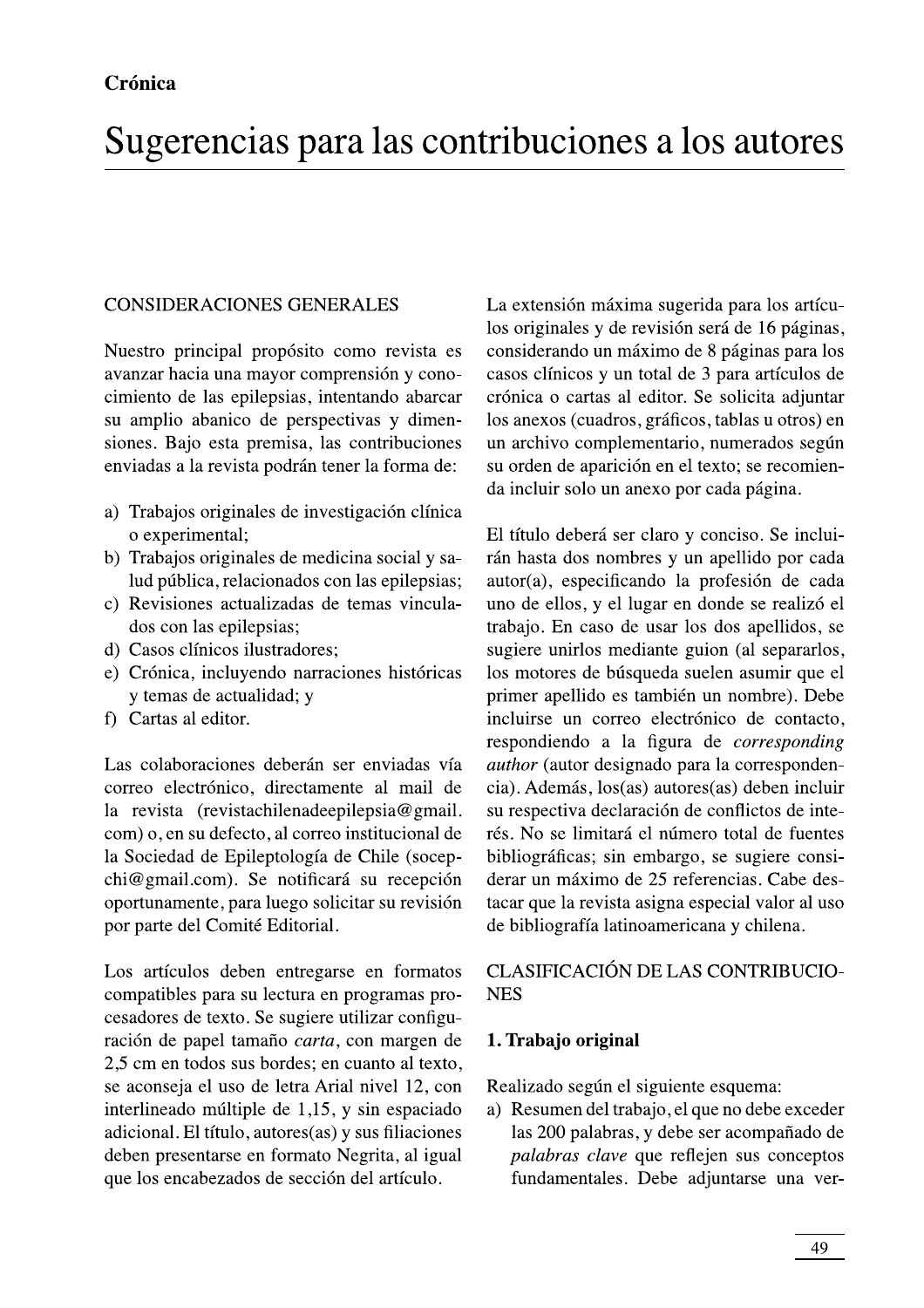sión en inglés, tanto del resumen (*abstract*) como de las palabras clave (keywords);

- b) Introducción, en donde se plantea la relevancia del problema y su contextualización general;
- c) Objetivos de la investigación;
- d) Material y Métodos (o Pacientes y Métodos), en donde se detallan las características de la población estudiada, la metodología utilizada para obtener la información, y su respectivo plan de análisis;
- e) Resultados, en donde se exponen los productos obtenidos tras la ejecución del análisis:
- f) Discusión, en donde se interpretan los resultados, a partir de los problemas planteados en la investigación o de la información proporcionada por otros autores;
- g) Conclusiones, en donde se efectúa una recapitulación del trabajo realizado, valorando la utilidad y trascendencia de la investigación, sus fortalezas y limitaciones, y sus potenciales proyecciones futuras.

#### 2. Trabajos de revisión y actualización

Involucra un proceso de revisión bibliográfica acerca de un tema específico, el que debe constituir un tópico de interés en epilepsia. La revisión debe ser abordada desde una perspectiva actualizada, basándose en sus posibles aplicaciones prácticas.

#### 3. Casos clínicos

Presentación de casos de interés práctico, según el esquema de trabajo original.

#### 4. Crónica

Espacio destinado a noticias de interés en el campo de la clínica, neurofisiología, imágenes, Salud Pública o administración/gestión. Puede considerarse un enfoque de carácter histórico o centrado en la actualidad. Presentación según instrucciones detalladas más arriba.

#### 5. Cartas al editor

Espacio cuyo objetivo es ser una tribuna abierta de la Revista para sus lectores.

Todas las modalidades descritas deben consignar la fecha de envío del trabajo. Los artículos recibidos serán enviados a dos revisores(as) anónimos, para su revisión y posterior calificación. La respuesta de los(as) revisores(as) incluirá tres categorías: aprobado sin cambios o con mínimas modificaciones, aprobado con modificaciones mayores, o rechazado.

### PRESENTACIÓN DE LAS REFERENCIAS **BIBLIOGRÁFICAS**

Deben enumerarse en el texto de manera consecutiva, con formato Negrita, en el mismo orden en que aparecen citadas por primera vez, y acompañarse la lista total de ellas. Deben consignarse entre paréntesis, sin utilizar superíndice. Si se utilizan dos referencias correlativas en conjunto, deben separarse mediante comas y sin espacio [ejemplo:  $(1,2)$ ]; esto es válido también para aquellas referencias no correlativas [ejemplo: (1,3)]. En el caso eventual de que se agrupen más de dos referencias correlativas, utilizar guión [ejemplo: (1-3)].

Se solicita emplear el formato Vancouver para citas bibliográficas. En caso de haber más de 5 autores, se colocará la palabra "et al" para incluir los restantes. Cada referencia de revista científica debe anotarse en el orden siguiente:

- a) Autores(as): apellido de cada autor(a), seguido de espacio (sin comas), para continuar con las iniciales de sus nombres. Se usarán comas para separar a los(as) autores(as) entre sí:
- b) Título del trabajo;
- c) Nombre de la revista en que aparece el artículo, abreviado según convención (habitualmente, norma ISO-4) y en formato Cursiva:
- d) Año, volumen y número, página inicial y